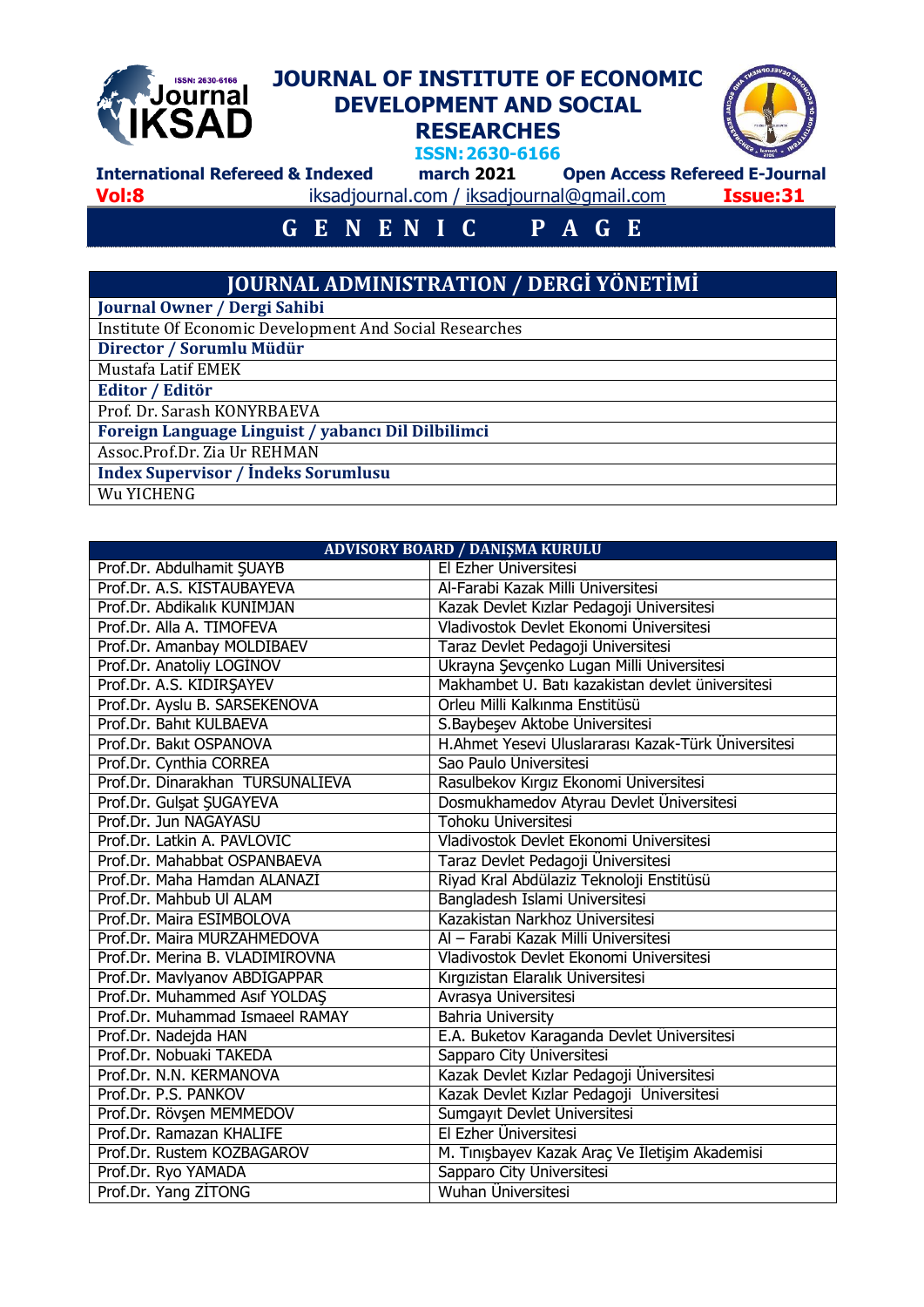| <b>PUBLICATION BOARD / YAYIN KURULU</b> |                                                  |  |  |  |  |  |  |  |
|-----------------------------------------|--------------------------------------------------|--|--|--|--|--|--|--|
| Prof.Dr. Alia R. MASALİMOVA             | Al - Farabi Kazak Milli Üniversitesi             |  |  |  |  |  |  |  |
| Prof.Dr. Atıf Muhammed El EKRET         | El Ezher Üniversitesi                            |  |  |  |  |  |  |  |
| Prof.Dr. Botagul TURGUNBAEVA            | Kazak Devlet Kızlar Pedagoji Üniversitesi        |  |  |  |  |  |  |  |
| Prof.Dr. Dzhakipbek A. ALTAEV           | Al - Farabi Kazak Milli Üniversitesi             |  |  |  |  |  |  |  |
| Prof.Dr. Elena Belik VENIAMINOVNA       | Vladivostok Devlet Ekonomi Üniversitesi          |  |  |  |  |  |  |  |
| Prof.Dr. Fujimaki HARUYUKI              | <b>Tottori University</b>                        |  |  |  |  |  |  |  |
| Prof.Dr. George RUDIC                   | Montreal Pedagoji Enstitüsü                      |  |  |  |  |  |  |  |
| Prof.Dr. G.I. ERNAZAROVA                | AL - Farabi Kazak Milli Üniversitesi             |  |  |  |  |  |  |  |
| Prof.Dr. Gulmira ABDİRASULOVA           | Kazak Devlet Kızlar Pedagoji Üniversitesi        |  |  |  |  |  |  |  |
| Prof.Dr. Gulzar IBRAHIMOVA              | Baku Avrasya Üniversitesi                        |  |  |  |  |  |  |  |
| Prof.Dr. Ghulam DASTGEER                | Pakistan Air University                          |  |  |  |  |  |  |  |
| Prof.Dr. Isaevna URKIMBAEVA             | Abılay Han Uluslararası İlişkiler Üniversitesi   |  |  |  |  |  |  |  |
| Prof.Dr. K.A.TLEUBERGENOVA              | Kazak Devlet Kızlar Pedagoji Üniversitesi        |  |  |  |  |  |  |  |
| Prof.Dr. Kalemkas KALIBAEVA             | Kazak Devlet Kızlar Pedagoji Üniversitesi        |  |  |  |  |  |  |  |
| Prof.Dr. Karligash BAYTANASOVA          | Al - Farabi Kazak Milli Üniversitesi             |  |  |  |  |  |  |  |
| Prof.Dr. Keles Nurmaşulı JAYLIBAY       | Kazak Devlet Kızlar Pedagoji Üniversitesi        |  |  |  |  |  |  |  |
| Prof.Dr. Kenjehan MEDEUBAEVA            | Kazak Devlet Kızlar Pedagoji Üniversitesi        |  |  |  |  |  |  |  |
| Prof.Dr. Kulaş MAMİROVA                 | Kazak Devlet Kızlar Pedagoji Üniversitesi        |  |  |  |  |  |  |  |
| Prof.Dr. Susin Haseneyn El-HUDHUDI      | El Ezher Üniversitesi                            |  |  |  |  |  |  |  |
| Prof.Dr. Shigeko KAMISHIMA              | Sapparo City Üniversitesi                        |  |  |  |  |  |  |  |
| Prof.Dr. Şara MAJITAYEVA                | E.A. Buketov Karaganda Devlet Üniversitesi       |  |  |  |  |  |  |  |
| Prof.Dr. Takashi HASUNI                 | Sapparo City Üniversitesi                        |  |  |  |  |  |  |  |
| Prof.Dr. Tsendiin BATTULGA              | Moğolistan Devlet Üniversitesi                   |  |  |  |  |  |  |  |
| Prof.Dr. T.O. ABISEVA                   | Kazakh State Women's Teacher Training University |  |  |  |  |  |  |  |
| Prof.Dr. Tughral YAMIN                  | Pakistan National University Of Science          |  |  |  |  |  |  |  |
| Prof.Dr. Ulbosin KIYAKBAEVA             | Abay Kazak Milli Pedagoji Üniversitesi           |  |  |  |  |  |  |  |
| Prof.Dr. Usam Faruk IMAM                | El Ezher Üniversitesi                            |  |  |  |  |  |  |  |
| Prof.Dr. Vera ABRAMENKOVA               | Rusya Aile Ve Eğitim Çalışmaları Enstitüsü       |  |  |  |  |  |  |  |
| Prof.Dr. Vlademir VISLIVIY              | Ukrayna Milli Teknik Üniversitesi                |  |  |  |  |  |  |  |
| Prof.Dr. Wakako SADAHIRO                | Sapparo City Üniversitesi                        |  |  |  |  |  |  |  |
| Prof.Dr. Wali RAHMAN                    | Sarhad University Of Science & Information       |  |  |  |  |  |  |  |
| Assoc.Prof.Dr. Ahmed Salih ABDULVEHHAB  | El Ezher Üniversitesi                            |  |  |  |  |  |  |  |
| Assoc.Prof.Dr. Ahmet KULAŞ              | Al - Farabi Kazak Milli Üniversitesi             |  |  |  |  |  |  |  |
| Assoc.Prof.Dr. Ahmed LID                | El Ezher Üniversitesi                            |  |  |  |  |  |  |  |
| Assoc.Prof.Dr. Bazarhan İMANGALİYEVA    | K.Zhubanov Aktobe Devlet Bölge Üniversitesi      |  |  |  |  |  |  |  |
| Assoc.Prof.Dr. Bekzhan B. MEYRBAEV      | AL - Farabi Kazak Milli Üniversitesi             |  |  |  |  |  |  |  |
| Assoc.Prof.Dr. B.K. ZAYADAN             | AL - Farabi Kazak Milli Üniversitesi             |  |  |  |  |  |  |  |
| Assoc.Prof.Dr. Kenes JUSUPOV            | M. Tinişbayev Kazak Araç Ve İletişim Akademisi   |  |  |  |  |  |  |  |
| Assoc.Prof.Dr. Yoshio KANAZAKI          | <b>Tohoku University</b>                         |  |  |  |  |  |  |  |
| Assoc.Prof.Dr. Zia Ur REHMAN            | A/P National Defence University                  |  |  |  |  |  |  |  |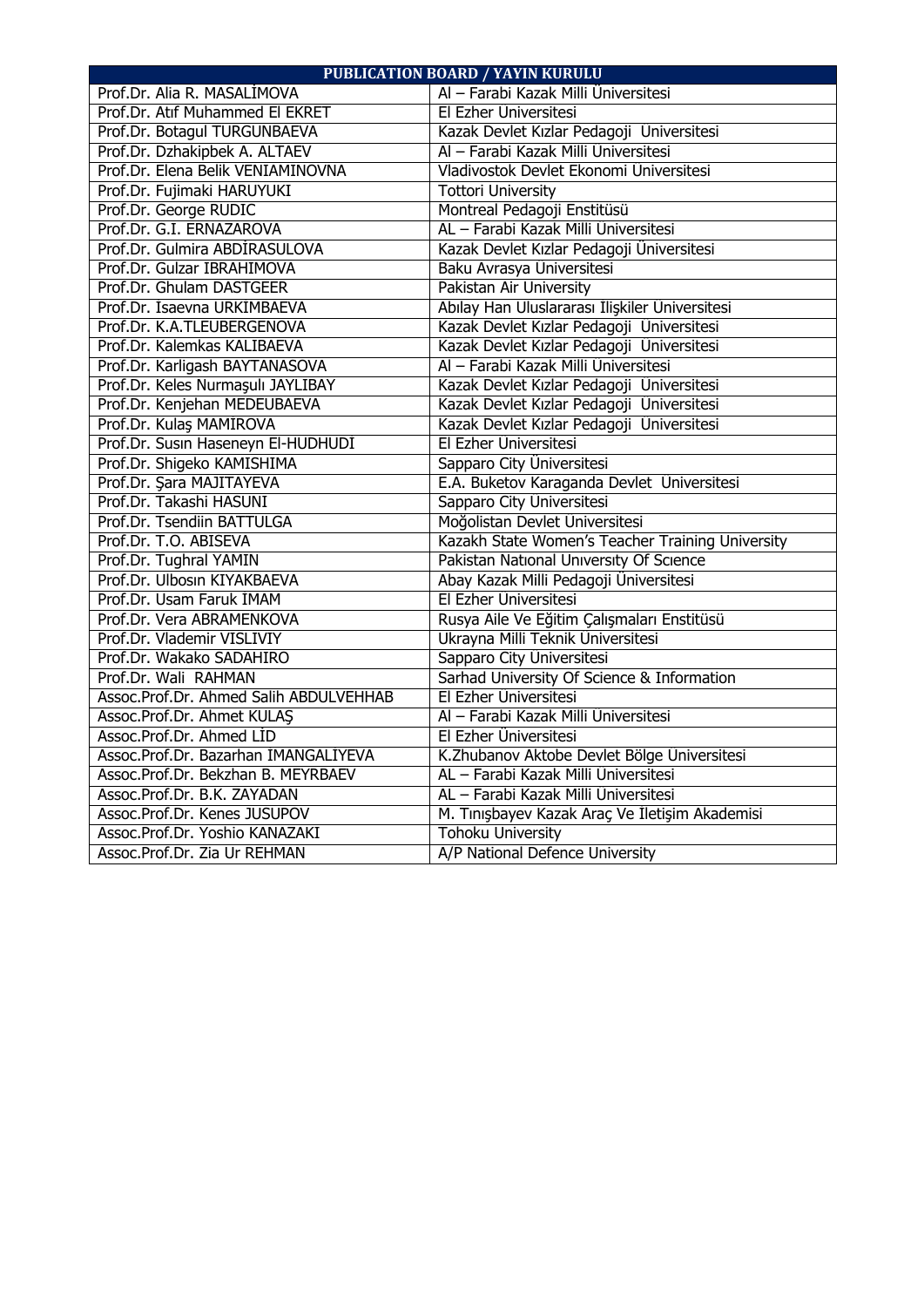## **INDEXED / LISTED IN**

Eurasian Scientific Journal Index (ESJI)

ResearchBible (Academic Resource Index)

Scientific World Index ( SCIWIN)

Active Search Results Engineer (ASR)

Root Society for Indexing and Impact Factor Service

ISSUU Journal Listings

OCLC WorldCat

Cosmos Impact Factor

Directory of Research Journals Indexing (DRJI)

Directory of Indexing and Impact Fact (DIIF)

Society of Economics and Development

I2OR Indexing Services & Evaluation of Publication Impact Factor (PIF)

General Impact Factor

Scientific Indexing Services (SIS)